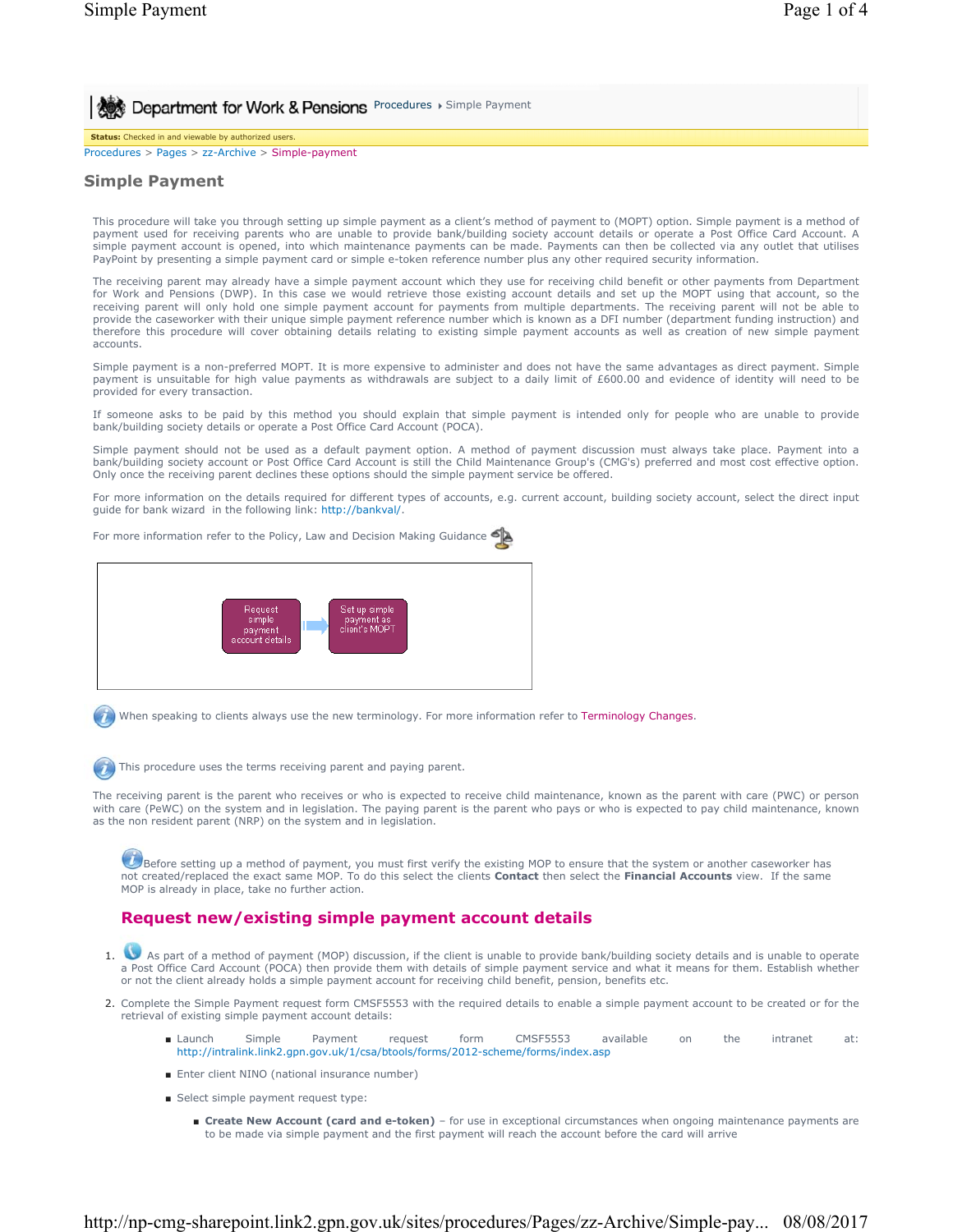- **Create New Account (card only)** ongoing payment required
- **Create New Account (e-token only)** for use in one off payment situations
- **Request Existing Account Details** client already has simple payment account

**If** the client cannot wait the seven days for the delivery of the simple payment card and a payment is waiting to be collected, request an e-token. This is a unique number that can be taken to a PayPoint by the client to collect payment prior to a simple payment card being received.

- Indicate whether the details being requested are in respect of a third party
- Enter the Scheme Client Identification Number (SCIN)
- Enter the caseworker telephone number
- Select the operational area from the drop down list:
	- **CMG**
	- **CMED**
	- **Future scheme**
- Complete the remainder of the form's relevant fields (client name, title, date of birth). If the request is for a new account you will also need to enter the client's full address including post code and correspondence address
- On completion of the required fields select **Submit Request**. The simple payment request template is emailed to the central simple payment team automatically.
- 3. Suppress the client's notifications so they do not receive the letter CMSL3004 informing them we have set up their method of payment as direct payment. (This letter is not worded correctly for client's using simple payment.) For more information refer to Outbound Contact -Suppress.
- Launch the Direct Payment SR. Set the status to **In Progress** and update the **Notes** field with the action you have taken to request a simple 4. payment account. Leave the SR **In Progress** while you wait for the return of the simple payment account details. For more information refer to Direct Payment – Set up.
- 5. The turnaround time to obtain simple payment account details is 24 hours. The outstanding service request to record the MOP details should be paused for 24 hours to await return of the simple payment information.
- 6. The simple payment central team caseworker will log the request and access clientzone via a secure web browser and create/obtain simple payment account details as required. The system will then email you details of the simple payment account. The email will include the following information:
	- Client NINO
	- SCIN
	- Name details
	- Indication whether details are third party representative
	- Citibank alpha code
	- DFI number
	- Central simple payment team contact details (email and telephone number)
	- Sort code This is always 08-30-90
	- Account number This is always 13146820
- If you requested an e-token at **step 2** then this e-token number will be included in the email response from simple payment central 7. team. Call the client to inform them of their e-token number. The client can then take this unique number to a PayPoint to collect any payment that is waiting in their simple payment account without having to wait for their simple payment card to be issued by Citibank.

## **Set up simple payment as client's MOPT**

Use the simple payment account information to complete the client's method of payment to (MOPT) on the system. For more information 8. refer to Direct Payment – Set up.

To set up simple payment as a MOPT on the system you must use the **Direct Payment** SR. Simple payment details are entered in to the system in the same manner as building society account information using the sort code (08-30-90), account number (13146820) and the DFI (Roll) number.

- Once simple payment has been set up as the client's MOPT, remove the suppression of the client's notifications. For more information refer to 9. Outbound Contact – Suppress.
- 10. Delete the email containing the simple payment account information.
- 11. Contact the client to inform them that the simple payment account has been set up as their method of payment. The client will receive details via the post directly from Citibank within seven days.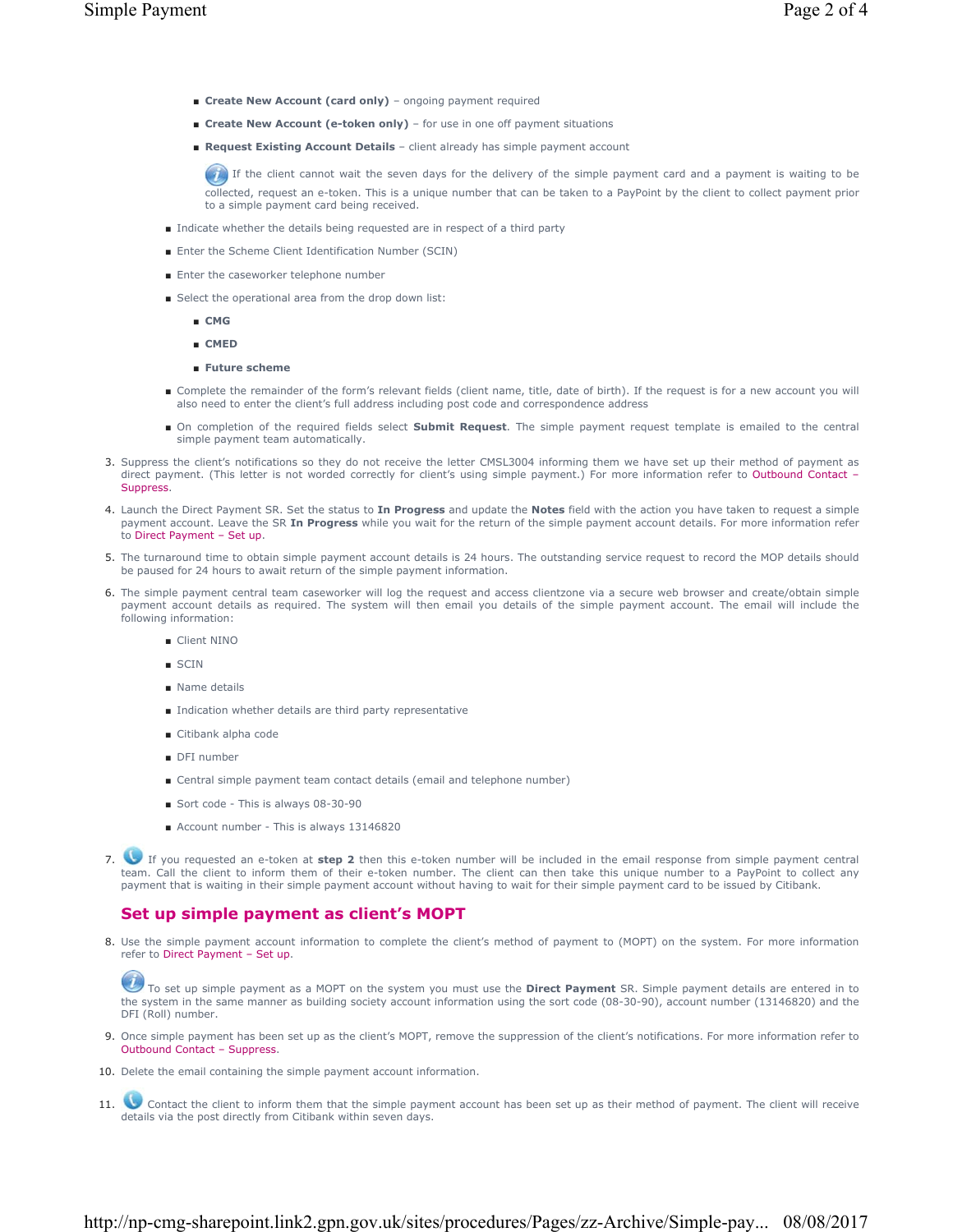Only one attempt to contact the client is required. If the attempt fails then no further action is required as the client will receive details via the post direct from Citibank.

- 12. Any client enquiries relating to lost/stolen/damaged cards and missing payments should be directed to Citibank, who are responsible for all investigations in this area.
- 13. If at a future date the client wishes to stop using simple payment as their MOPT, for more information refer to Direct Payment Cancel.

# **Setting up Simple Payment for Sensitive/Special Client Records**

- 14. When sending a request for an E-Payment Reference when the Simple Payment account details have already been added to the system and a payment is now due go to **step 21**.
- 15. Special Client Records caseworkers send a request to CMS2003 SCT (Sensitive Case Team) by sending CMSLXXXX via secure courier (TNT orange pouch) to CSA Sensitive Team, Pedmore House, The Waterfront, Brierley Hill, West Midlands, DY5 1XZ to set up an account including the following information:
	- Client NINO
	- Client SCIN
	- Request Type (New Account / New Account + E-Token / Existing Account Details)
	- Client Name (Title / First Name / Middle Name / Last Name)
	- Date of Birth (DD/MM/YYYY)
	- Caseworker Details (Name / Staff Number / Telephone Number)
	- Team Leader Details (Name / Staff Number / Telephone Number / Office Address)
	- If a payment is due and the client does not have an existing Simple Payment card include a request for an E-Token reference

If the client already has a Simple Payment account CMS2003 SCT will supply the details of the existing account.

- 16. Suppress the client's notifications so they do not receive the letter CMSL3004 informing them we have set up their method of payment as direct payment. (This letter is not worded correctly for client's using simple payment.) For more information refer to Outbound Contact – Suppress.
- 17. The CMS2003 SCT will respond within 24 hours by return courier direct to the team leader with the following details:
	- Client SCIN
	- Client Name (Title / First Name / Middle Name / Last Name)
	- Date of Birth (DD/MM/YYYY)
	- Simple Payment DFI number
	- E-Payment Reference (if applicable)
	- E-Payment Expiry Date(if applicable)
- 18. The team leader will add the account details to the Single Payment Spreadsheet before passing them to a case worker to enter the Simple Payment account details into the system by following **steps 8-13**. The team leader will then dispose of the notification securely.
- Contact the receiving parent to confirm set up of the Simple Payment account and advise of the E-Token reference where applicable. If the client has an existing Simple Payment Card no further action is required and the following steps do not need to be completed. 19.
- 20. Update the next payment due date on the Single Payment Spreadsheet.
- 21. When the payment is due send CMSFXXXX (select Recurring from the dropdown for recurring payment when completing the form) via secure courier (TNT orange pouch) to CSA Sensitive Team, Pedmore House, The Waterfront, Brierley Hill, West Midlands, DY5 1XZ to request an E-Payment reference:
	- Client SCIN
	- Client Name (Title / First Name / Middle Name / Last Name)
	- Date of Birth (DD/MM/YYYY)
	- Simple Payment DFI (roll) number
	- Caseworker Details (Name / Staff Number / Telephone Number)
	- Team Leader Details (Name / Staff Number / Telephone Number / Office Address)
- 22. CMS2003 will respond within 24 hours by return courier direct to the team leader with the following details:
	- Client SCIN
	- Client Name (Title / First Name / Middle Name / Last Name)
	- Date of Birth (DD/MM/YYYY)
	- Simple Payment DFI number